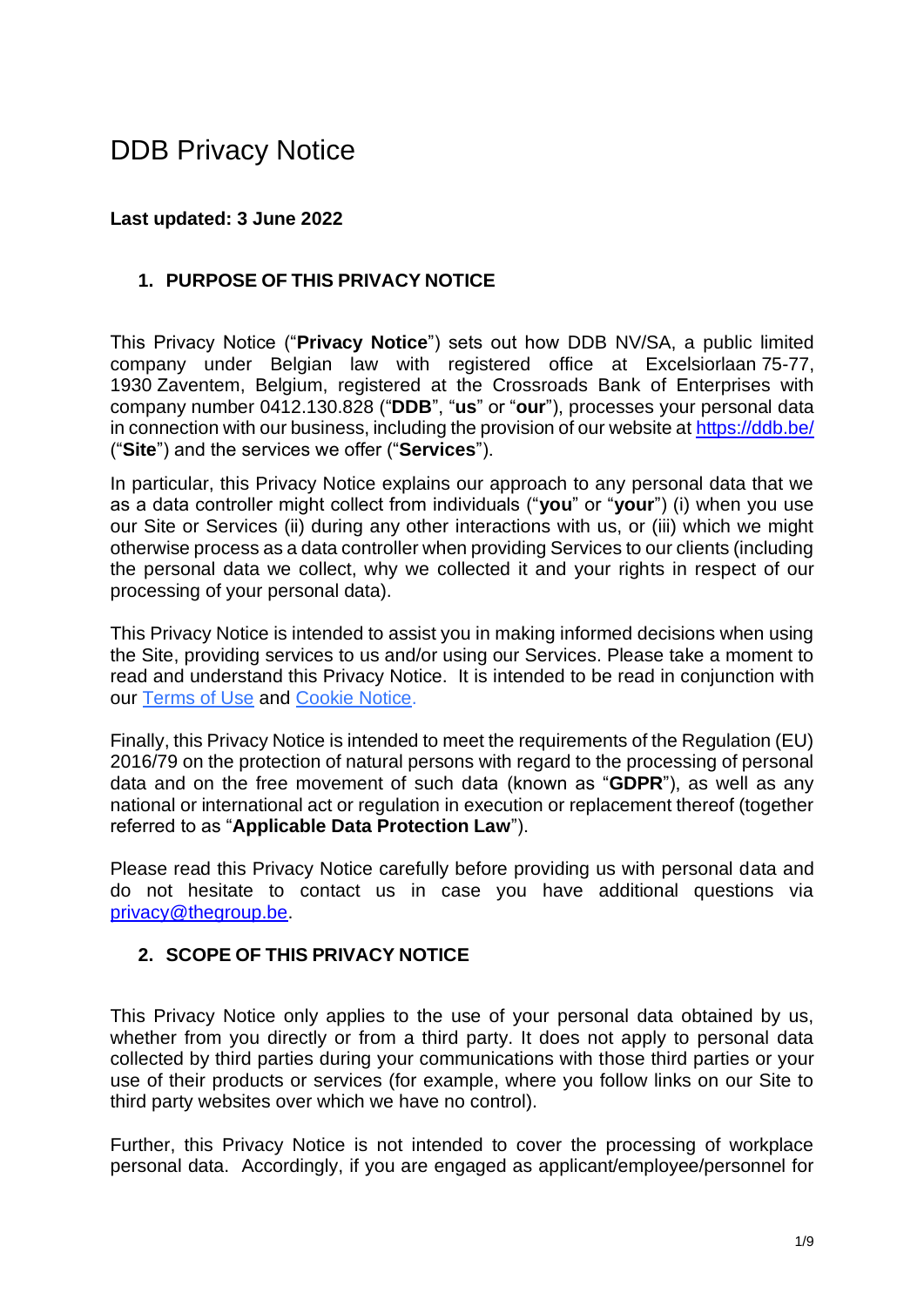us, please see our Workplace Recruitment or Employee Privacy Notice which sets out further information about how we may process your personal data in this respect.

# **3. HOW WE COLLECT PERSONAL DATA**

We may collect and receive your personal data using different methods:

| <b>Personal</b>                                                                                       | You may give us your personal data directly, for example, when you                                                                                                         |
|-------------------------------------------------------------------------------------------------------|----------------------------------------------------------------------------------------------------------------------------------------------------------------------------|
| data you                                                                                              | obtain Services via our Site, contact us with enquiries, complete                                                                                                          |
| provide to                                                                                            | forms on our Site, subscribe to receive our marketing                                                                                                                      |
| <b>US</b>                                                                                             | communications or provide feedback to us.                                                                                                                                  |
| <b>Personal</b><br>data we<br>collect<br>using<br>cookies<br>and other<br>similar<br>technologie<br>s | When you access and use our Site, we may collect personal data<br>by using cookies and other similar technologies (please read our<br>cookie notice for more information). |

# **4. WHO WE COLLECT PERSONAL DATA ABOUT**

We collect and process personal data from the following people:

| <b>Site</b>                              | We will collect and process your personal data in connection with                                                                                                                                                                                                                                                                                                                                                                          |
|------------------------------------------|--------------------------------------------------------------------------------------------------------------------------------------------------------------------------------------------------------------------------------------------------------------------------------------------------------------------------------------------------------------------------------------------------------------------------------------------|
|                                          |                                                                                                                                                                                                                                                                                                                                                                                                                                            |
| visitors                                 | your interaction with us and our Site.                                                                                                                                                                                                                                                                                                                                                                                                     |
| People                                   | If you contact us with an enquiry through our Site, submit a complaint                                                                                                                                                                                                                                                                                                                                                                     |
| who                                      | or provide any feedback to us in our surveys and feedback forms, we                                                                                                                                                                                                                                                                                                                                                                        |
| contact us                               | will collect and process your personal data in connection with your                                                                                                                                                                                                                                                                                                                                                                        |
| with                                     | interaction with us and our Site.                                                                                                                                                                                                                                                                                                                                                                                                          |
| enquiries                                |                                                                                                                                                                                                                                                                                                                                                                                                                                            |
| <b>Client</b>                            | We may collect and process your personal data in connection with                                                                                                                                                                                                                                                                                                                                                                           |
| personnel                                | the supply of Services to you and/or your organization.                                                                                                                                                                                                                                                                                                                                                                                    |
| <b>Talent</b>                            | If you supply services and/or content to us and/or work with us to<br>provide services to our client (including featuring in content we<br>produce), we may collect or process your personal data, such as<br>your identification and contact data, financial data and CVs in<br>connection with such supply of services and/or content to us and our<br>clients.                                                                          |
| <b>Partner/su</b><br>pplier<br>personnel | If you (or your organisation) supply products or services to us or<br>otherwise partner with us, we may collect and process your personal<br>data in connection with our receipt of those products and services<br>and/or partnership. This may include personal data included in any<br>email or telephone communications or recorded on any document<br>relating to an order for the products or services, such as your contact<br>data. |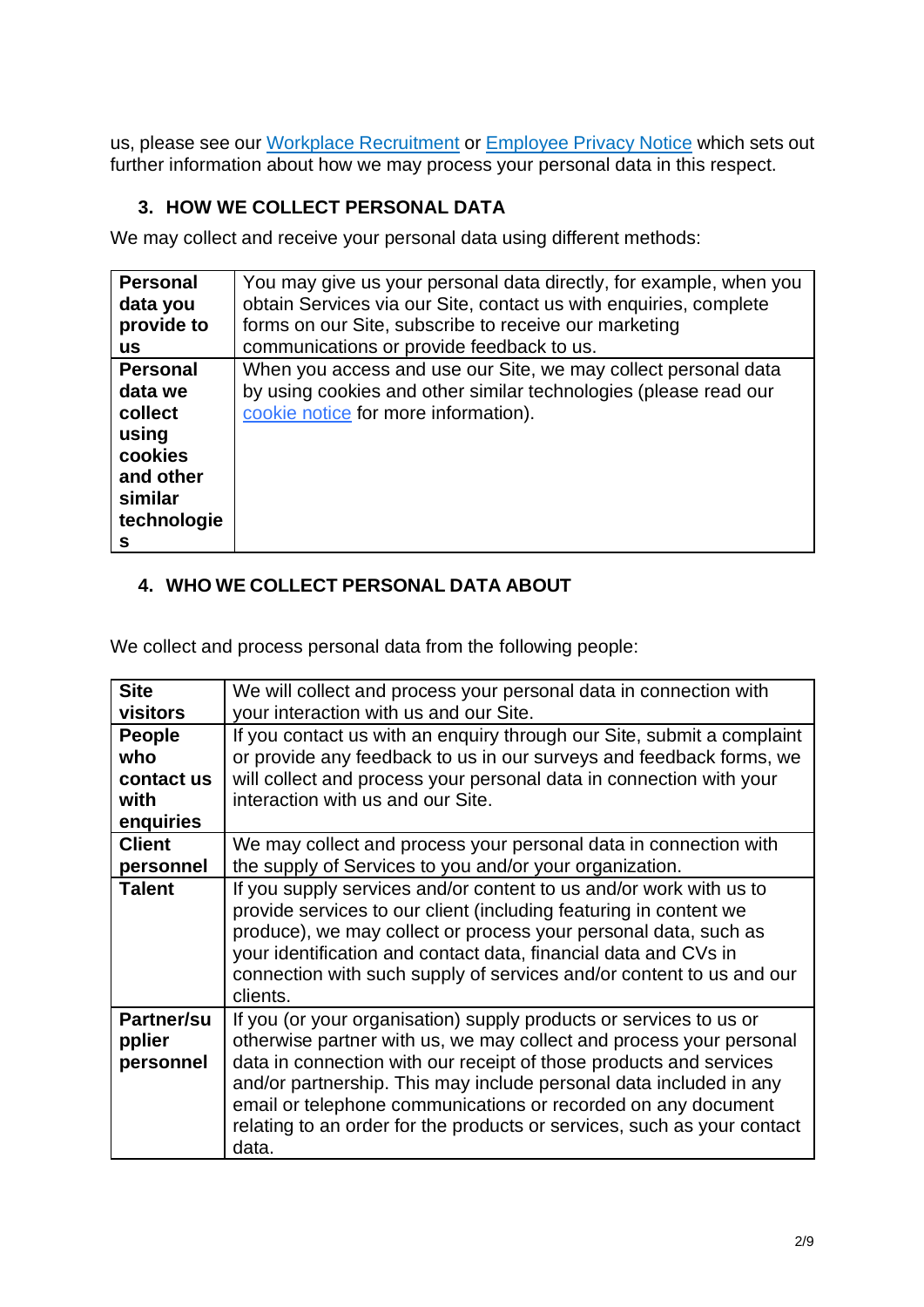| Event     | If you attend one of our events, we will process personal data about |
|-----------|----------------------------------------------------------------------|
| attendees | you in connection with your attendance at the event. For example, we |
|           | I may ask you to complete a registration or feedback form, or other  |
|           | documents relating to the event.                                     |

# **5. PERSONAL DATA WE PROCESS, PURPOSE AND LEGAL GROUND**

The below schedule provides you an overview of the personal data we collect about you, why we collect it ("purpose") and what the legal ground for this processing is.

| <b>PURPOSE</b>                                                                                                                                                                         | <b>CATEGORIES OF</b><br><b>PERSONAL DATA</b>                                                                                                  | <b>LEGAL GROUND</b>                                                                                                                                                                                                          |  |  |  |
|----------------------------------------------------------------------------------------------------------------------------------------------------------------------------------------|-----------------------------------------------------------------------------------------------------------------------------------------------|------------------------------------------------------------------------------------------------------------------------------------------------------------------------------------------------------------------------------|--|--|--|
| <b>PROCESSING VIA THE WEBSITE</b>                                                                                                                                                      |                                                                                                                                               |                                                                                                                                                                                                                              |  |  |  |
| To respond to your<br>inquiries                                                                                                                                                        | Your identification and<br>contact data, which may<br>include your name, e-mail<br>address, postal address<br>and contact telephone<br>number | Necessary for the<br>performance of a contract<br>or in order to take steps at<br>your request prior to<br>entering into a contract                                                                                          |  |  |  |
| To provide you with<br>information on our<br><b>Services through direct</b><br>marketing                                                                                               | Your identification and<br>contact data, which may<br>include your name, e-mail<br>address, postal address<br>and contact telephone<br>number | Depending on the<br>applicable legal<br>requirements:<br>Your consent<br>legitimate<br>Our<br>interest to process<br>your personal data<br>for direct marketing<br>purposes                                                  |  |  |  |
| To personalize your<br>experience on the Sites,<br>e.g. to remember cetain<br>information so you will not<br>have to re-enter it or to<br>tailor the Sites around<br>your preferences; | Web behaviour (in<br>aggregate)                                                                                                               | Personal data processed<br>via cookies:<br>Cookies<br>that<br>are<br>strictly<br>necessary:<br>legitimate<br>our<br>interest to tailor our<br>websites to you<br>Cookies that are not<br>strictly necessary:<br>your consent |  |  |  |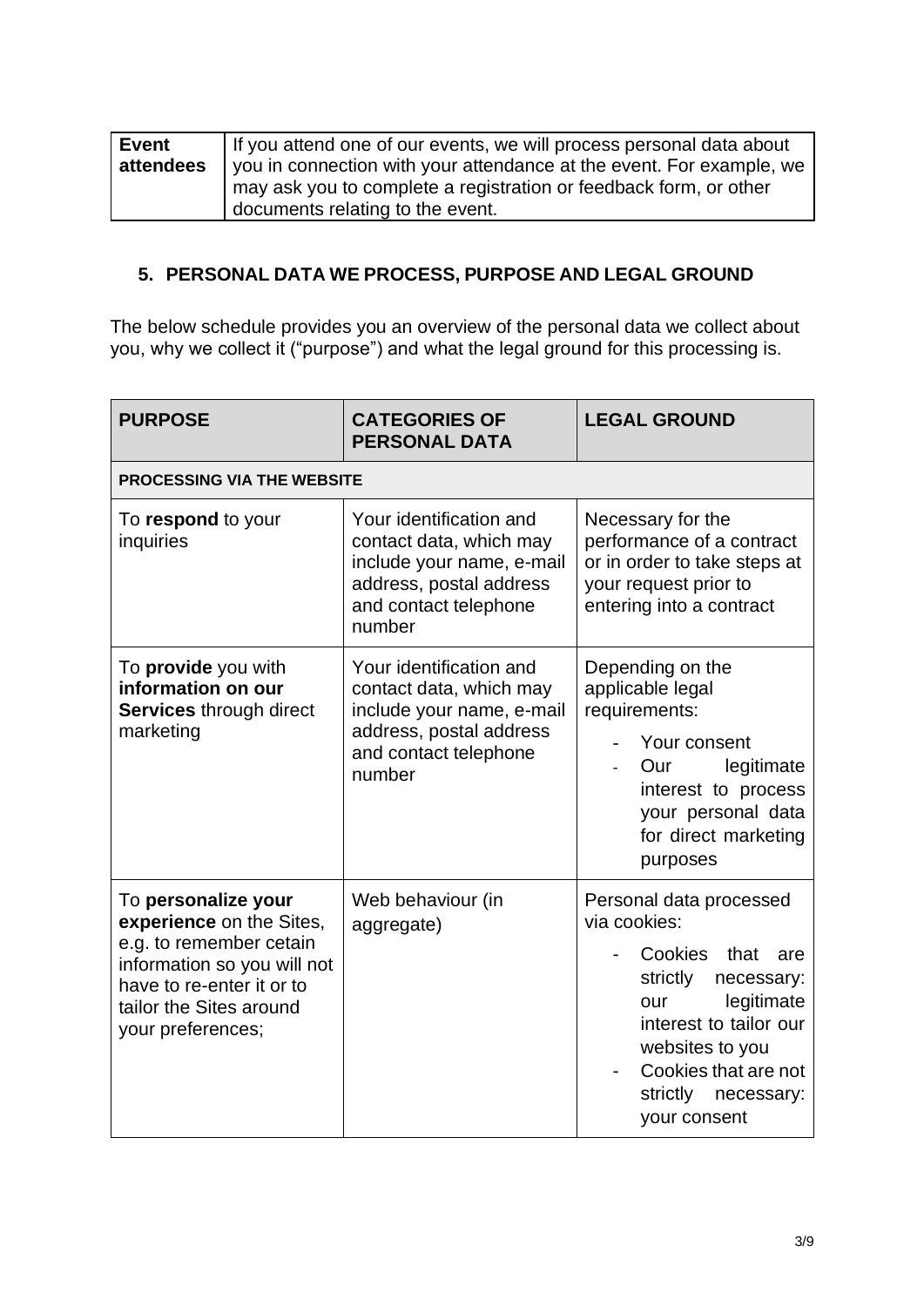| To measure and<br>enhance the useability<br>of the Sites and to<br>understand the<br>effectiveness of our<br>communications                                                                                                                                                                  | Web behaviour (in<br>aggregate)                                                                                                                                                                                                                                                                                                                                                                                                                                                                                                         | Personal data processed<br>via cookies:<br>Cookies that<br>are<br>strictly<br>necessary:<br>legitimate<br>our<br>interest to measure<br>the<br>enhance<br>and<br>Sites and to learn<br>about<br>the<br>effectiveness of our<br>communications<br>Cookies that are not<br>strictly<br>necessary:<br>your consent    |  |
|----------------------------------------------------------------------------------------------------------------------------------------------------------------------------------------------------------------------------------------------------------------------------------------------|-----------------------------------------------------------------------------------------------------------------------------------------------------------------------------------------------------------------------------------------------------------------------------------------------------------------------------------------------------------------------------------------------------------------------------------------------------------------------------------------------------------------------------------------|--------------------------------------------------------------------------------------------------------------------------------------------------------------------------------------------------------------------------------------------------------------------------------------------------------------------|--|
| To operate, evaluate<br>and improve our<br>business (including<br>developing new Services;<br>improving our Services;<br>analyzing our Services;<br>managing our<br>communications;<br>performing data analytics;<br>and performing<br>accounting, auditing and<br>other internal functions) | This may include your<br>device IP address,<br>domain name, identifiers<br>associated with your<br>devices, device and<br>operating system type<br>and characteristics, web<br>browser characteristics,<br>language preferences,<br>clickstream data, your<br>interactions with the Sites<br>(such as the web pages<br>you visit, links you click<br>and features you use),<br>the pages that led or<br>referred you to the Sites,<br>dates and times of access<br>to the Site, and other<br>information about your<br>use of the Sites | Personal data processed<br>via cookies:<br>Cookies<br>that<br>are<br>strictly<br>necessary:<br>legitimate<br>our<br>interest to measure<br>enhance<br>the<br>and<br>Sites and to learn<br>about<br>the<br>effectiveness of our<br>communications<br>Cookies that are not<br>strictly<br>necessary:<br>your consent |  |
| OTHER TYPES OF PROCESSING                                                                                                                                                                                                                                                                    |                                                                                                                                                                                                                                                                                                                                                                                                                                                                                                                                         |                                                                                                                                                                                                                                                                                                                    |  |
| <b>Managing events</b>                                                                                                                                                                                                                                                                       | This may include<br>identification and contact<br>data, special categories<br>of personal data (e.g.<br>allergies) and images.                                                                                                                                                                                                                                                                                                                                                                                                          | Necessary for the<br>performance of a contract<br>or in order to take steps at<br>your request prior to<br>entering into a contract                                                                                                                                                                                |  |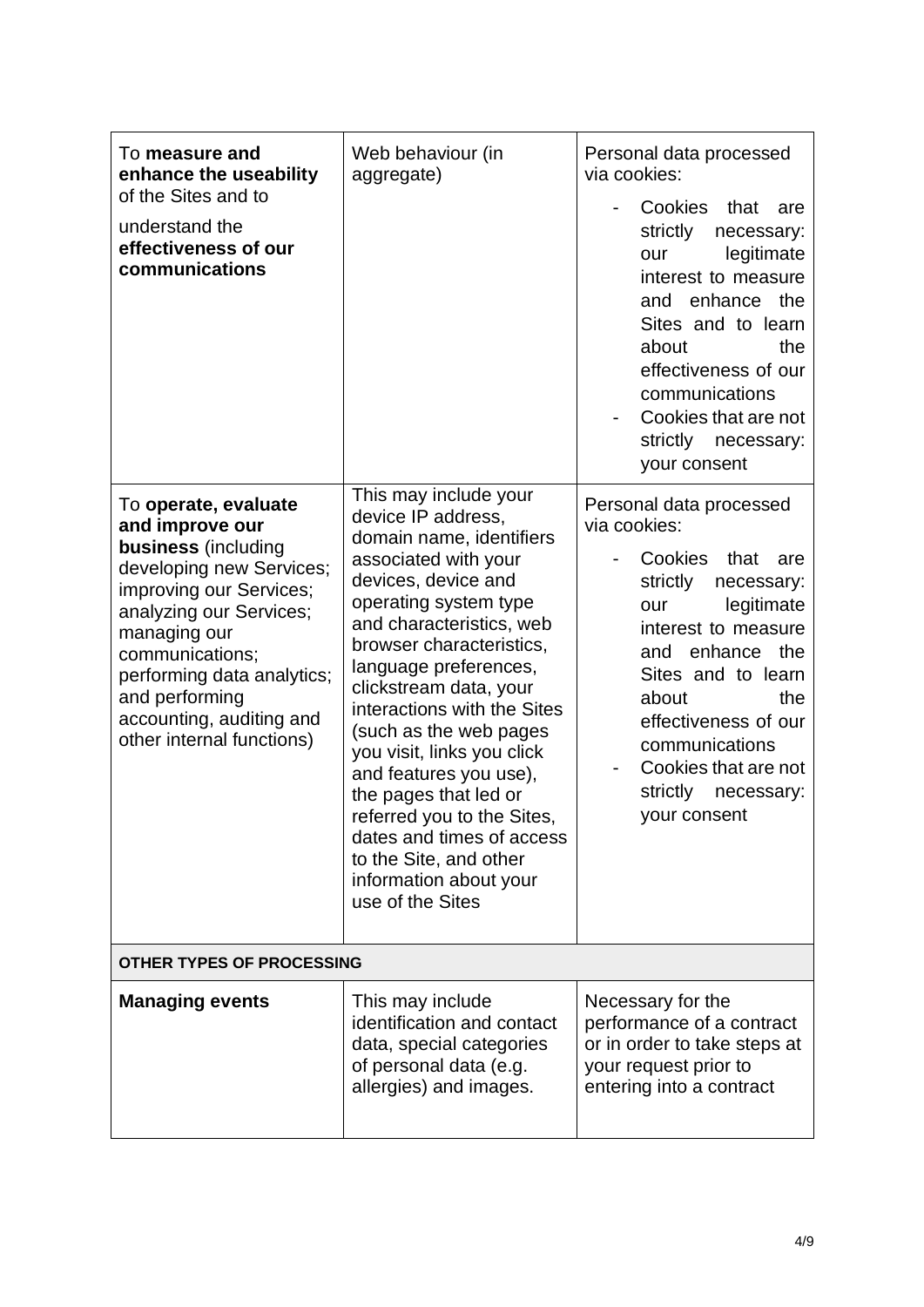|                                                                                                                                                                                                                                                                                                                                                                                                                                                                                                                                                                                                                                                                                  |                                                                                                                                                                                                                                                                                                                                                                                  | Consent (where legally<br>required to take and<br>process your image).                                                                                                                                                                                                                                                                                                                          |
|----------------------------------------------------------------------------------------------------------------------------------------------------------------------------------------------------------------------------------------------------------------------------------------------------------------------------------------------------------------------------------------------------------------------------------------------------------------------------------------------------------------------------------------------------------------------------------------------------------------------------------------------------------------------------------|----------------------------------------------------------------------------------------------------------------------------------------------------------------------------------------------------------------------------------------------------------------------------------------------------------------------------------------------------------------------------------|-------------------------------------------------------------------------------------------------------------------------------------------------------------------------------------------------------------------------------------------------------------------------------------------------------------------------------------------------------------------------------------------------|
| To comply with and<br>enforce applicable legal<br>requirements, relevant<br>industry standards,<br>contractual obligations<br>and our policies, including<br>this Privacy Notice and<br>our Terms of Service.                                                                                                                                                                                                                                                                                                                                                                                                                                                                    | This may include your<br>identification and contact<br>data, which may include<br>your name, e-mail<br>address, postal address<br>and contact telephone<br>number                                                                                                                                                                                                                | To comply with a legal<br>obligation                                                                                                                                                                                                                                                                                                                                                            |
| <b>Business</b><br>administration, finance<br>and legal compliance, in<br>particular:<br>facilitate<br>the<br>to<br>operation<br>or<br>effective<br>management of our<br>οf<br>group<br>businesses;<br>financial,<br>for<br>accounting and tax<br>purposes;<br>to comply with our<br>٠<br>legal obligations;<br>enforce<br>to<br>or<br>protect our legal<br>rights;<br>with<br>deal<br>to<br>complaints;<br>to protect the rights<br>0f<br>third<br>parties<br>(including<br>where<br>health or security of<br>individual<br>is<br>an<br>endangered (e.g. a<br>fire); and<br>in connection with a<br>business transition<br>or sale such as a<br>merger,<br>re-<br>organisation, | This may include<br>identification and contact<br>data, financial data,<br>transaction data.<br>We will not process any<br>special (or sensitive)<br>categories of personal<br>data or personal data<br>relating to criminal<br>convictions or offences<br>except where we are able<br>to do so under applicable<br>legislation or with the<br>individual's explicit<br>consent. | Where we use personal<br>data in connection with a<br>business transition, to<br>enforce our legal rights or<br>to protect the rights of<br>third parties, it is in our<br>legitimate interest to do<br>SO.<br>For all other purposes<br>described in this section,<br>we will rely on our<br>obligation to comply with<br>law (including any court<br>order) to process such<br>personal data. |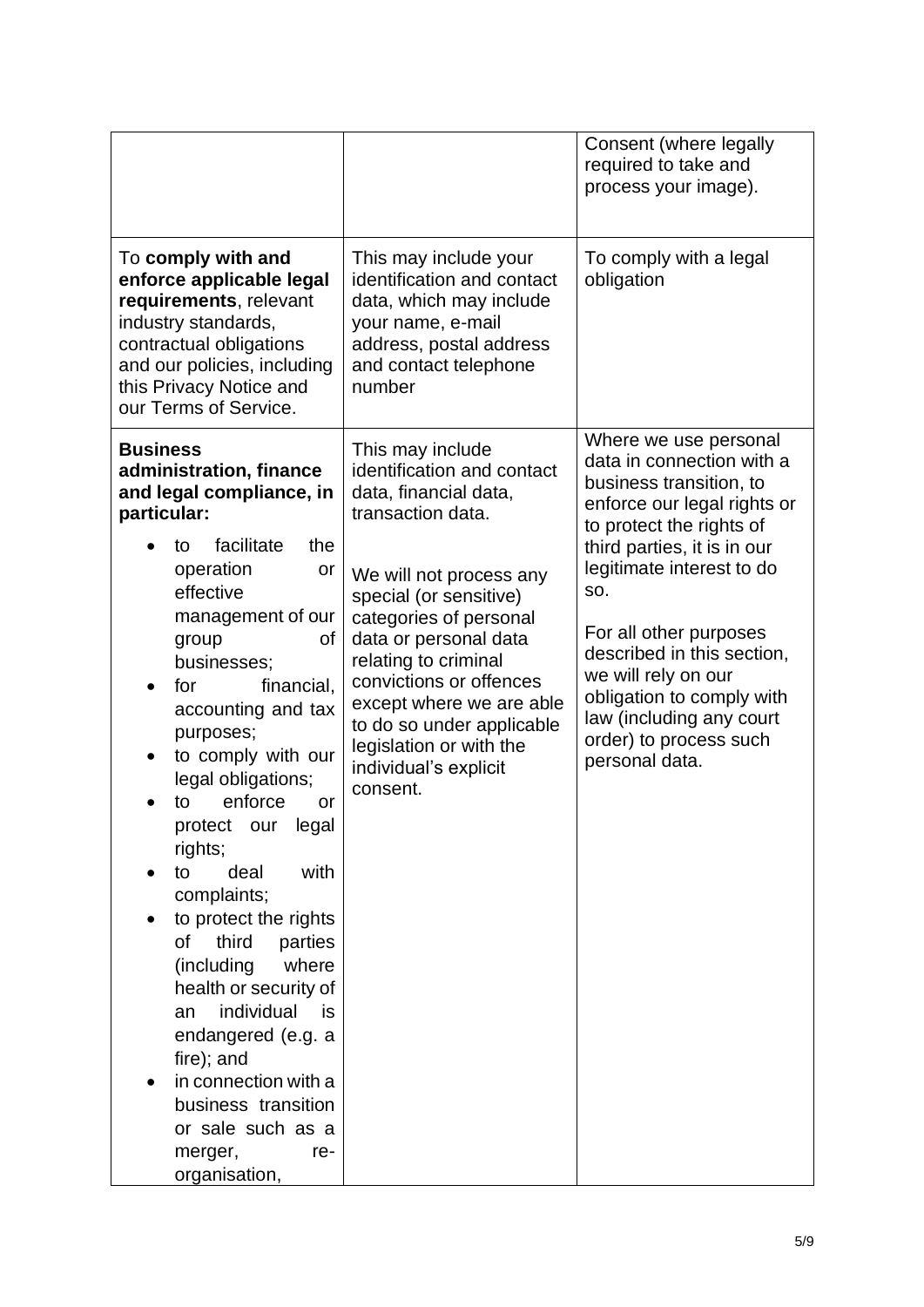To the extent that the provision of personal data is a legal or a contractual requirement or a requirement necessary to enter into a contract, you are required to provide this personal data to us. If you choose not to do so, we may not be able to offer you certain of our Services and features of the Sites.

# **6. RECIPIENTS OF PERSONAL DATA**

We do not disclose personal data we obtain about you to third parties, except as described in this Privacy Notice. We may share your personal data with the following recipients or categories of recipients for the purposes described in this Privacy Notice:

- (1) Our Belgian subsidiaries and affiliates (together with DDB referred to as "**The Group**") including, without being limited thereto:
- VOLTAGE Brussels NV/SA, Excelsiorlaan 75 77, company number [0760.851.172](https://kbopub.economie.fgov.be/kbopub/toonondernemingps.html?ondernemingsnummer=760851172)
- DE VLOER NV/SA, Grotehondstraat, 44 1L, 2018, Antwerp, company number 0536.918.754
- E-GRAPHICS NV/SA, Excelsiorlaan 75-77, 1930 Zaventem, company number [0444.878.226](https://kbopub.economie.fgov.be/kbopub/toonondernemingps.html?ondernemingsnummer=444878226)
- MARKETING & ENTERTAINMENT NV/SA, Excelsiorlaan 75-77, 1930 Zaventem, company number [0459.390.317](https://kbopub.economie.fgov.be/kbopub/toonondernemingps.html?ondernemingsnummer=459390317)
- TBWA NV/SA, Excelsiorlaan 75-77, 1930 Zaventem, company number [0414.235.827](https://kbopub.economie.fgov.be/kbopub/toonondernemingps.html?ondernemingsnummer=414235827)
- (2) Our international, including US, group entities, affiliates and subsidiaries, including TBWA Worldwide Communications Group LLC, 195 Broadway 7th Floor, New York, 10007.
- (3) Our service providers who perform services on our behalf, including data analytics providers. We do not authorize our service providers to use or disclose your personal data except as necessary to perform services on our behalf or to comply with legal requirements.
- (4) Government agencies, such as law enforcement authorities, for example in response to their requests.

We also may disclose personal data about you to recipients:

- (5) if we are required to do so by law or legal process (such as a court order or subpoena);
- (6) to establish, exercise or defend our legal rights;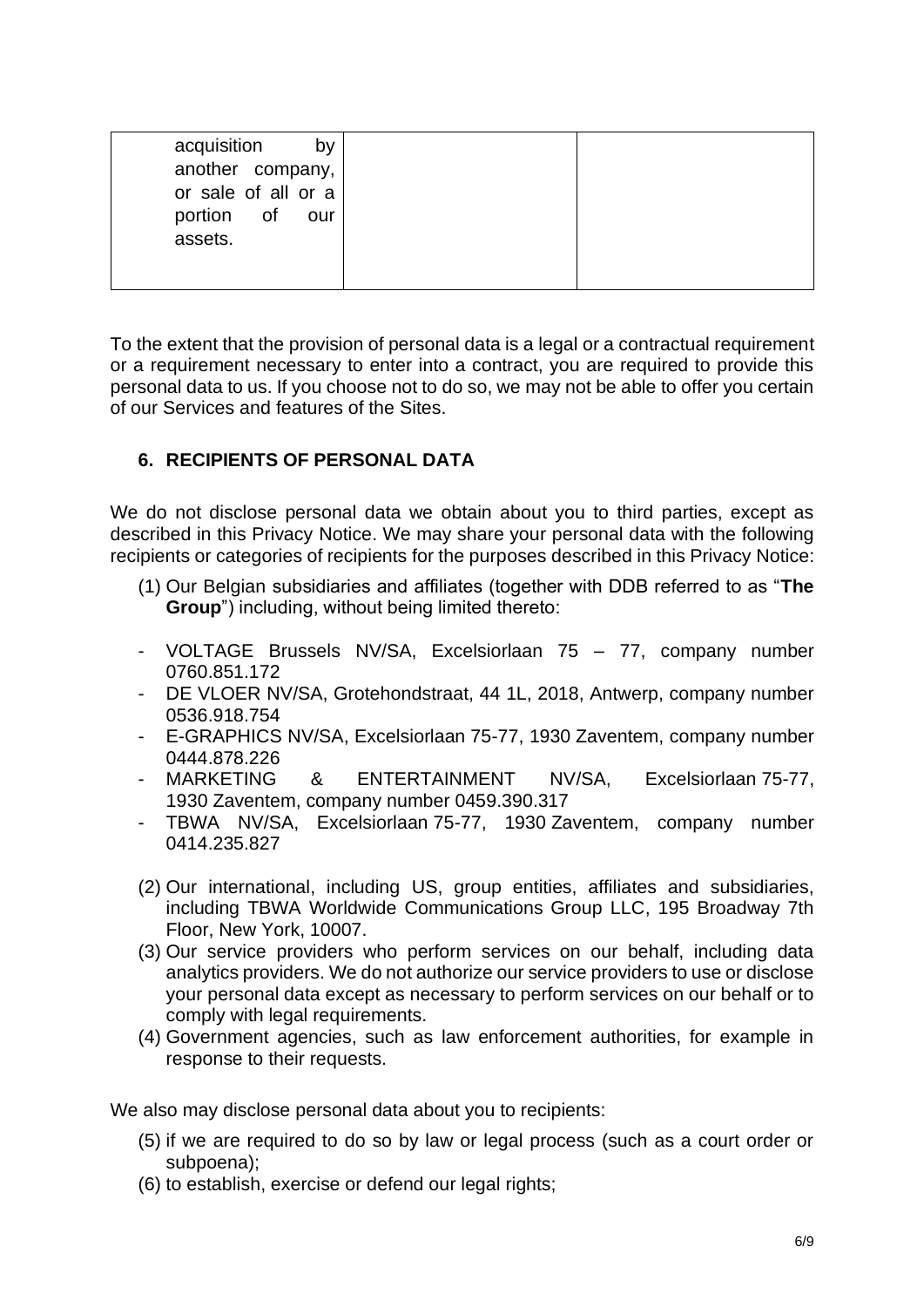- (7) when we believe disclosure is necessary or appropriate to prevent physical or other harm or financial loss;
- (8) in connection with an investigation of suspected or actual illegal activity;
- (9) in the event we sell or transfer all or a portion of our business or assets (including in the event of a reorganization, dissolution or liquidation); or
- (10) otherwise with your consent.

#### **7. INTERNATIONAL TRANSFER OF PERSONAL DATA**

If you are located in the European Economic Area ("EEA"), we will comply with Applicable Data Protection Law in terms of providing adequate protection for the transfer of personal data to recipients in countries outside of the EEA.

In case we transfer your personal data to a third country or international organisation (i.e., outside the EEA), we will make sure that your personal data is either transferred to third countries that are deemed to be offering an "adequate" level of protection by the European Commission (a list of adequate third countries is available on the European Commission's website), or alternatively, where your personal data is not sent to a country that provides an adequate level of protection, we will put in place appropriate safeguards with the entity receiving your personal data (e.g. the EU standard contractual clauses or binding corporate rules) to ensure that your personal data remains protected in accordance with Applicable Data Protection Law.

If you wish to receive more information or a copy of these safeguards, please contact us at the

following e-mail address: [privacy@thegroup.be.](mailto:privacy@thegroup.be)

#### **8. HOW WE PROTECT PERSONAL DATA**

We maintain administrative, technical and physical safeguards designed to protect personal data we obtain through the Sites against accidental, unlawful or unauthorized destruction, loss, alteration, access, disclosure or use.

# **9. HOW LONG DO WE KEEP PERSONAL DATA**

We retain personal data only for as long as is necessary for the purposes described in this Privacy Notice, after which it is deleted from our systems.

If any personal data is only useful for a short period (e.g. for a specific event or marketing campaign or in relation to recruitment), we will delete it at the end of that period.

If you have opted out of receiving marketing communications from us, we will need to retain certain personal data on a suppression list so that we know not to send you further marketing communications in the future.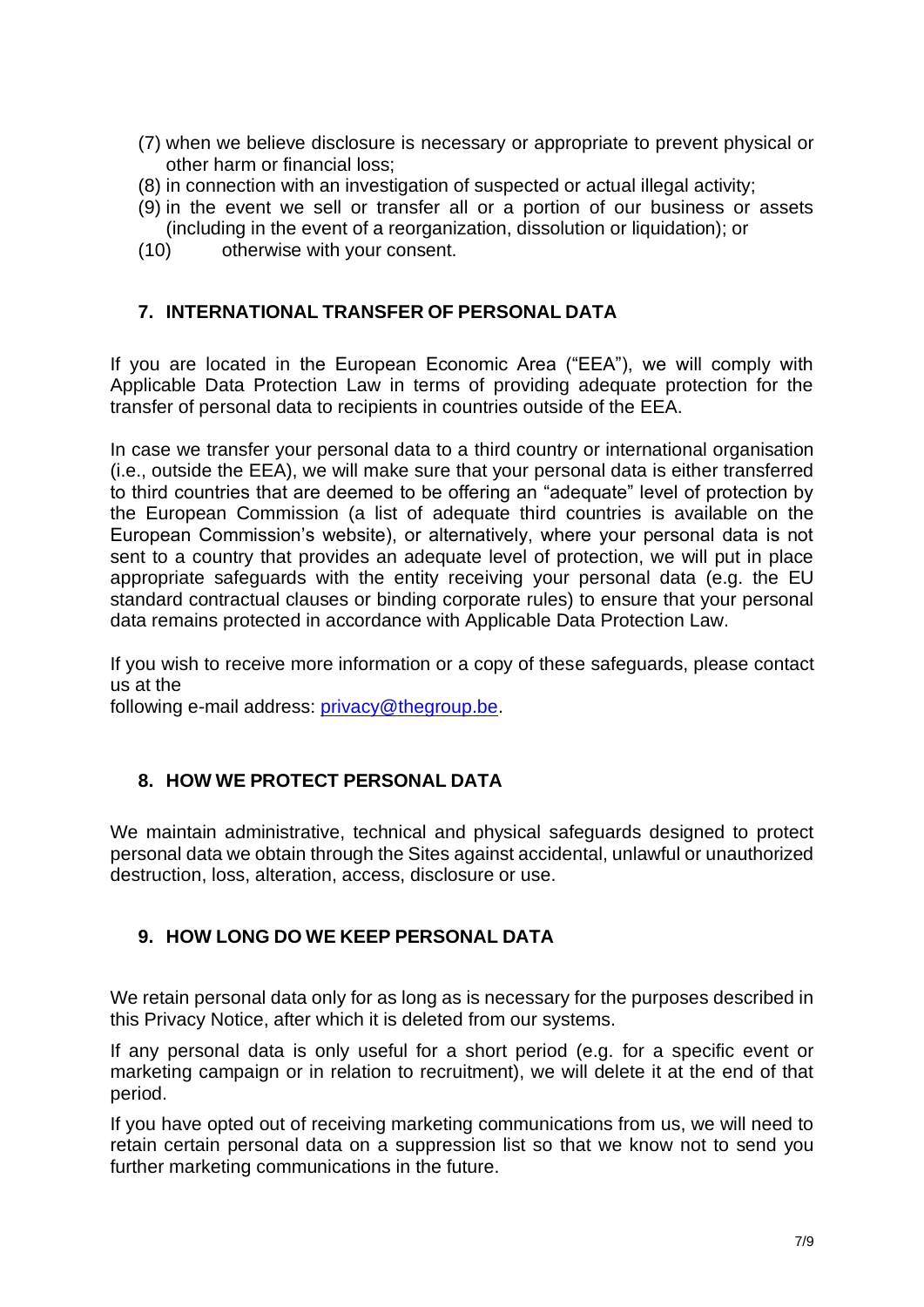For more information please contact us via [privacy@thegroup.be.](mailto:privacy@thegroup.be)

# **10.PERSONAL DATA OF CHILDREN UNDER THE AGE OF 16**

Our Site is not intended for use by, or targeted at, minors (individuals under the age of 16) and we do not knowingly collect personal data of minors. However, due to the nature of our organisation and the Services we provide, we may from time to time collect and process personal data relating to minors. If we do collect personal data of minors, we will comply with all applicable laws and regulations relating to the processing of personal data of minors.

# **11.YOUR RIGHTS AS A DATA SUBJECT**

In accordance with Applicable Data Protection Law, you can exercise the following rights:

- You may request **access** to and obtain a copy of any personal data we have processed about you;
- You may also request that any of your personal data that is inaccurate or incomplete be **rectified** or completed;
- You may ask your personal data to be **erased**;
- You may **object** to the processing of your personal data, ask us to **restrict** processing of your personal data or request **portability** of your personal data;
- You may also **object,** free of charge, to the processing of your personal data for **direct** If we collect and process your personal data with your consent, you can **withdraw your consent** at any time. The withdrawal of your consent shall not affect the lawfulness of any processing based on your consent before its withdrawal<sup>-</sup>

You may exercise these rights by contacting us via the details provided below. We will manage your request in accordance with Applicable Data Protection Law.

In addition, you have the right to **lodge a complaint** with a supervisory authority.

# **12.OPT OUT AND UNWANTED COMMUNICATIONS**

To opt-out of any future promotional or marketing communications or any other commercial communications from us, you should send a request to us via [privacy@thegroup.be](mailto:privacy@thegroup.be) or use the unsubscribe button contained in each direct marketing communication.

#### **13.THIRD PARTY LINKS AND SERVICES**